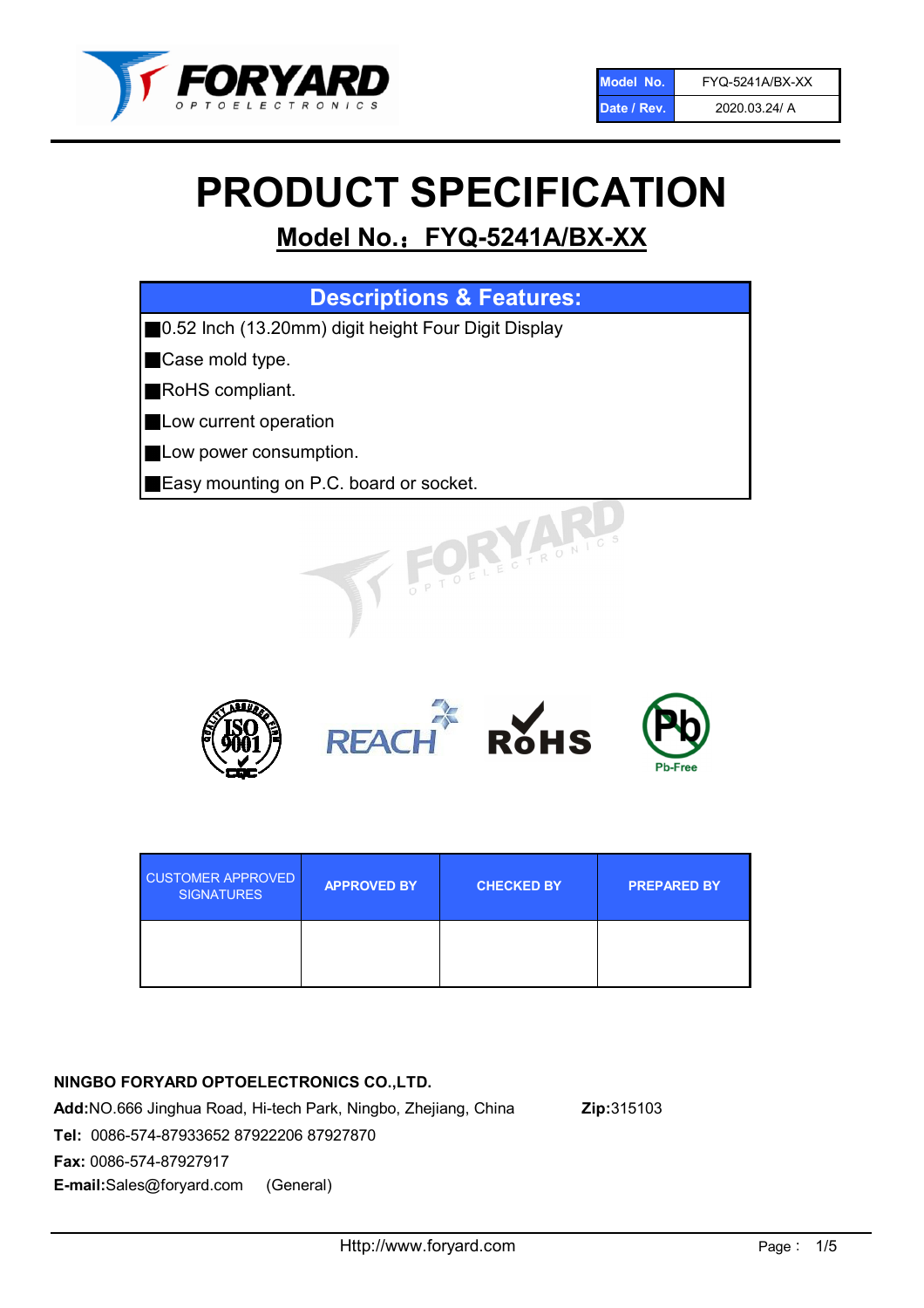

| Model No.   | <b>FYQ-5241A/BX-XX</b> |
|-------------|------------------------|
| Date / Rev. | 2020.03.24/ A          |

#### Model No.: FYQ-5241A/BX-XX

#### ■ -XX: REF Surface / Epoxy color

| <b>Color</b><br><b>Number</b> |                 |                            | ≏ |             |                |
|-------------------------------|-----------------|----------------------------|---|-------------|----------------|
| <b>REF Surface Color</b>      | $\Box$ White    | $\circ$ Black $\circ$ Gray |   | $\circ$ Red | $\circ$ Green  |
| <b>Epoxy Color</b>            | l ○ Water Clear | $\circ$ White $\circ$ Red  |   | I⊖ Green    | $\circ$ Yellow |

#### ■ Mechanical Dimensions







Notes:

- 1. All pins are Φ0.50[.020]mm
- 2. Dimension in millimeter [inch], tolerance is ±0.25 [.010] and angle is ±1° unless otherwise noted.
- 3. Bending≤Length\*1%.
- 4.The specifications,characteristics and technical data described in the datasheet are subject to change without prior notice.
- 5.The drawing is different from the actual one, please refer to the sample.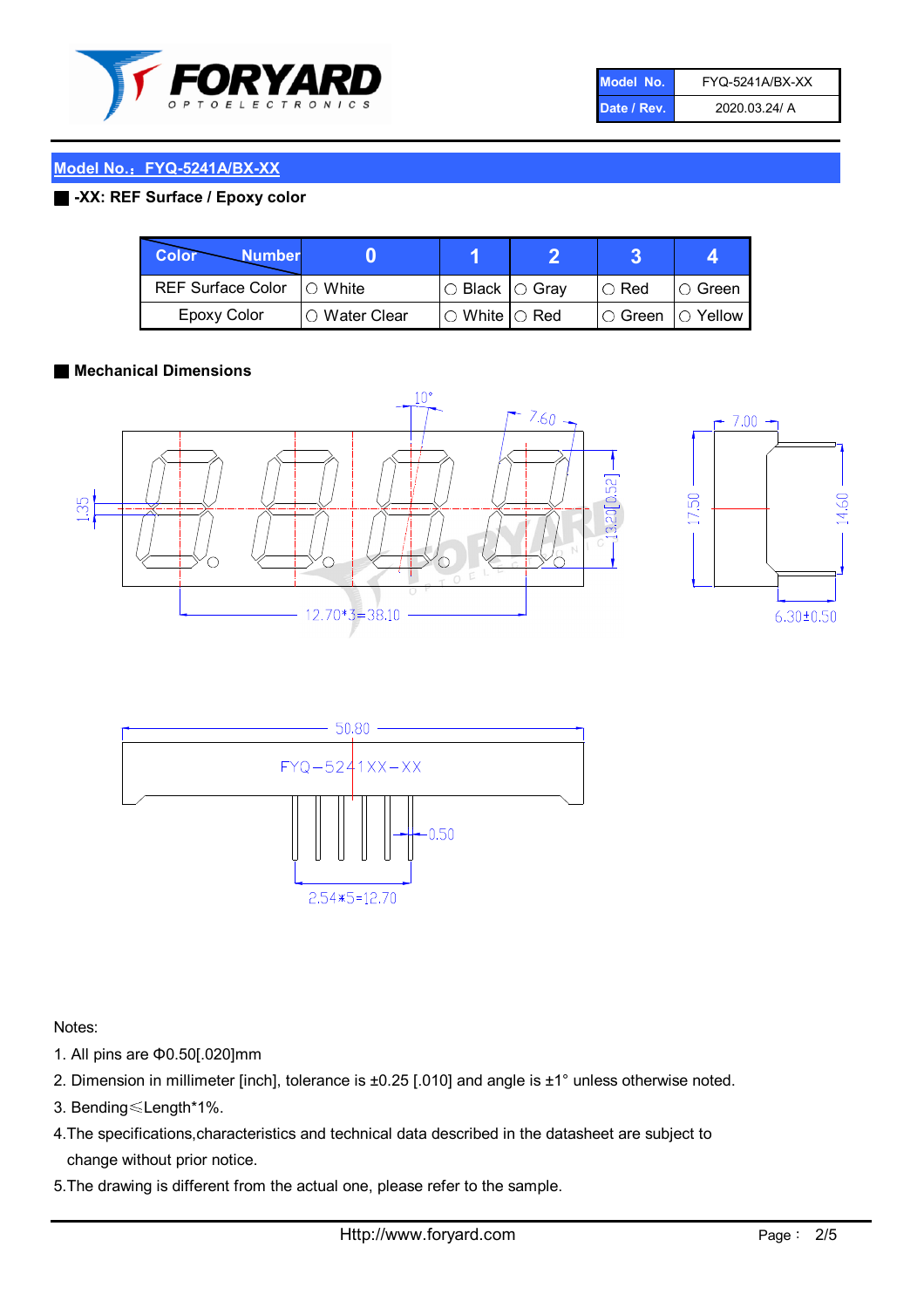

| Model No.   | FYQ-5241A/BX-XX |
|-------------|-----------------|
| Date / Rev. | 2020.03.24/ A   |

## Model No.: FYQ-5241A/BX-XX

# ■ All Light On Segments Feature & Pin Position



FYQ-5241A



FYQ-5241B

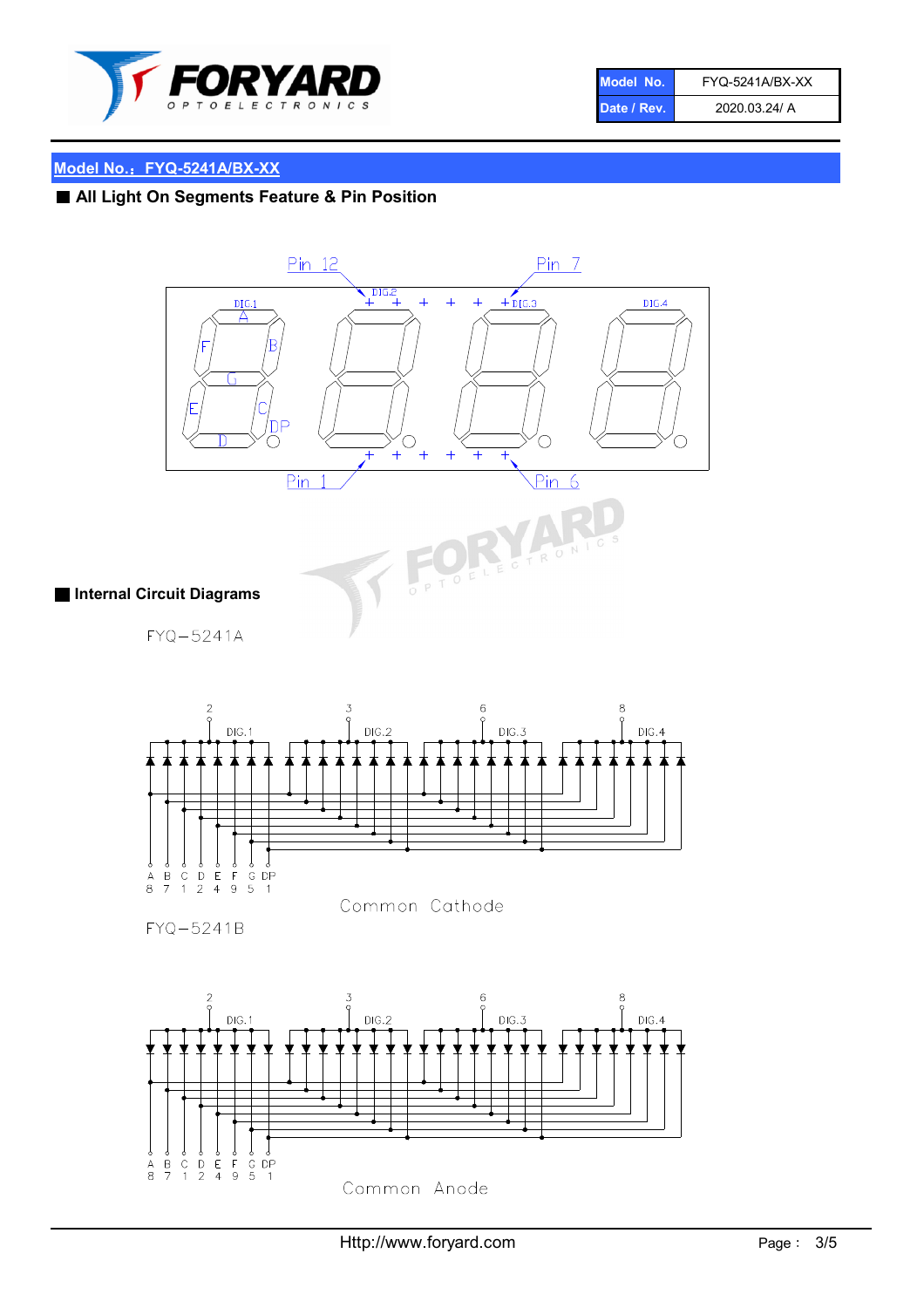

| Model No.   | <b>FYQ-5241A/BX-XX</b> |
|-------------|------------------------|
| Date / Rev. | 2020.03.24/ A          |

(Ta=25℃)

#### Model No.: FYQ-5241A/BX-XX

#### Absolute maximum

| solute maximum ratings       |               |                       |              |            | (Ta=25℃)    |
|------------------------------|---------------|-----------------------|--------------|------------|-------------|
| <b>Parameter</b>             | <b>Symbol</b> | <b>Test Condition</b> | <b>Value</b> |            |             |
|                              |               |                       | <b>Min</b>   | <b>Max</b> | <b>Unit</b> |
| Reverse Voltage              | VR            | $IR = 30$             | 5            |            |             |
| <b>Forward Current</b>       | ΙF            |                       |              | 30         | mA          |
| Power Dissipation            | Pd            |                       |              | 100        | mW          |
| <b>Pulse Current</b>         | Ipeak         | Duty=0.1mS,1KHz       |              | 150        | mA          |
| <b>Operating Temperature</b> | Topr          |                       | $-40$        | $+85$      | °C          |
| Storage Temperature          | Tstr          |                       | $-40$        | $+85$      | °C          |

#### ■ Electrical-Optical Characteristics

#### ● Color Code & Chip Characteristics:(Test Condition:IF=10mA)

Typ Max S | Hi $\textsf{Red}$  | AlGaInP | 660nm LE 20nm | 2.00 | 2.50 D | Super Red | AIGaAs/DH | 650nm | 20nm | 2.00 | 2.50 E | Orange | GaAsP | 625nm | 35nm | 2.00 | 2.50 A | Amber | GaAsP | 610nm | 35nm | 2.00 | 2.50 Y | Yellow | GaAsP | 590nm | 35nm | 2.00 | 2.50 G Yellow Green AIGaInP | 570nm | 10nm | 2.00 | 2.50 3.00 3.80 3.00 3.80 W | White | InGaN/GaN | X=0.29,Y=0.30 |CCT:9500K| 3.00 | 3.80 UHR Ultra Hi Red | AlGaInP | 640nm | 20nm | 2.00 | 2.50 UR | Ultra Red | AlGaInP | 635nm | 20nm | 2.00 | 2.50 UE Ultra Orange | AIGaInP | 625nm | 20nm | 2.00 | 2.50 UA Ultra Amber | AIGaInP | 610nm | 20nm | 2.00 | 2.50  $UV$  Ultra Yellow  $\vert$  AlGaInP  $\vert$  590nm  $\vert$  20nm  $\vert$  2.00  $\vert$  2.50  $\text{UG}$  Ultra Yellow Green | AIGaInP | 570nm | 30nm | 2.00 | 2.50 PG Pure Green | InGaN | 520nm | 36nm | 3.00 | 3.80 30nm 3.00 3.80 30nm 3.00 3.80 UW |Ultra White | InGaN/GaN | X=0.29,Y=0.30 |CCT:9500K| 3.00 | 3.80 40~85 60~120~180 40~70 Segment-to-Segment Luminous Intensity ratio(Iv-M) 1.5:1 610nm 9~20(mw) 350~450 470nm 120~180 120~180 Ultra Blue InGaN/GaN InGaN/GaN 9~20(mw) 20~50 280~600 570nm | 30nm | 2.00 | 2.50 | 20~60 470nm 590nm InGaN/GaN B Blue I InGaN 570nm | 10nm | 2.00 | 2.50 | 10~20 30~105 30~135 460nm 520nm Ultra brightness **AlGaInP** AlGaInP 60nm AlGaInP 640nm Peak Wave Length $(\lambda_{\rm P})$ UB 460nm 635nm AlGaInP AlGaInP AlGaInP InGaN/GaN AlGaInP 10~20 Luminous **Intensity** (Iv) Unit:mcd AlGainP 660nm GaAsP GaAsP AlGaAs/DH **Spectral** Line halfwidth (∆λ1/2) 10~20 Standard brightness Forward Voltage(VF) Unit:V 15~30 10~20 625nm GaAsP 590nm **Emitting Color Dice Material** 10~21 610nm

#### Note:

1.Luminous Intensity is based on the Foryard standards.

2.Pay attention about static for InGaN